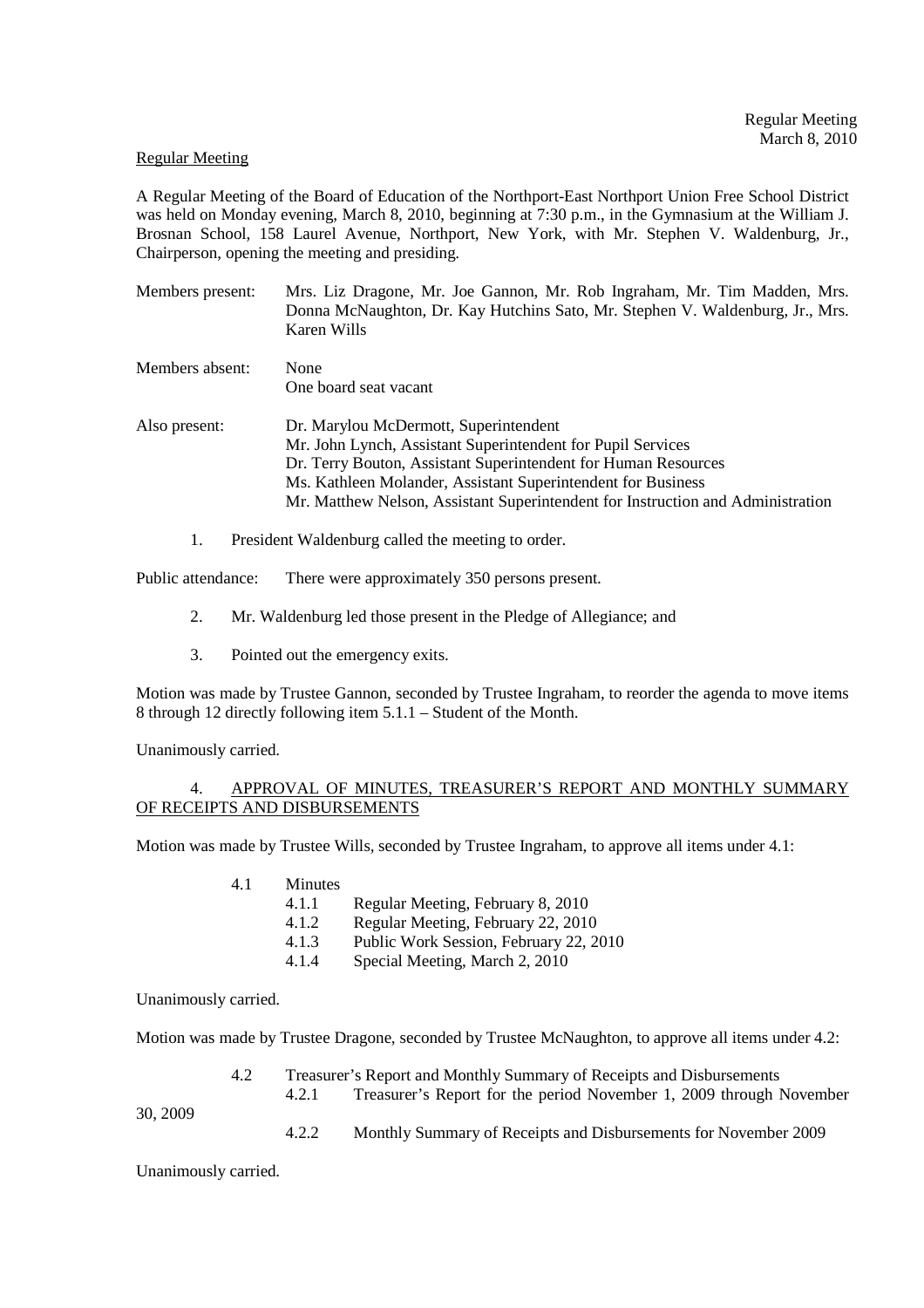## 5. SPECIAL REPORTS/ANNOUNCEMENTS FROM THE SUPERINTENDENT

### 5.1 Accomplishments of Staff and Students

 5.1.1 Ms. Jennifer Nesfield, District Chairperson of World Languages and ESL, introduced the English Language Learner Department Student of the Month, Nancy Melghem. Ms. Nesfield stated that Nancy has succeeded in all of her classes due to the fact that she is a very dedicated student with an outstanding work ethic. After arriving from Honduras, Nancy worked hard to improve her English skills, catch up on missing credits, and pass all of the required Regents examinations. Ms. Nesfield noted that Nancy has demonstrated that she not only wants to succeed in her ESL classes, but in her mainstream classes as well. Nancy's current schedule is comprised of several college preparatory classes, including chemistry and advanced mathematics. Ms. Nesfield stated that Nancy was inducted into the World Language Honor Society in December. Nancy has successfully balanced a demanding academic schedule with outside commitments, and still finds time to participate in school clubs and activities. Ms. Nesfield stated that Nancy is a source of pride for her family, the English as a Second Language Department, and Northport High School.

President Waldenburg and Superintendent McDermott congratulated Nancy on her fine achievements and presented her with a commendation from the Board.

Motion was made by Trustee Ingraham, seconded by Trustee Gannon, to approve all items under 8. and 9., including Supplemental 8.1.1 (Schedule A #11-12), Supplemental 8.1.5 (Schedule B #1-4) and Supplemental 9.4.

### 8. SUPERINTENDENT'S REPORT, GENERAL - FOR BOARD ACTION

 8.1 Personnel Schedules, each dated March 8, 2010, and each attached and made part of the official minutes:

| 8.1.1 | Schedule A             | - Certified Staff (including Supplemental 8.1.1) |
|-------|------------------------|--------------------------------------------------|
| 8.1.2 | Schedule C             | - Salary Transfers                               |
| 8.1.3 | Schedule D - Extra Pay |                                                  |
| 8.1.4 | Schedule J             | - Committee on Special Education                 |
| 8.1.5 | Schedule B             | - Non-Instructional Staff                        |
|       |                        |                                                  |

8.2 Receiving for a second reading and adopting the following textbook:

| Biology Concepts & Connections $6th$ Edition | AP Biology |                 |
|----------------------------------------------|------------|-----------------|
| Campbell, Reece, et. al                      | Pearson    | Grade 11 and 12 |

8.3 Approving the following resolution:

 "BE IT RESOLVED, that in accordance with Board Policy and State Regulation, the Board of Education approve the appointment of Mr. Eric Nachman to serve as Impartial Hearing Officer for the purpose of conducting an impartial hearing in accord with Policy 4321, Program for Students with Disabilities Under IDEA"

8.4 Receiving for a first reading revisions to the following policy:

Policy #6690 – *"Audit Committee"*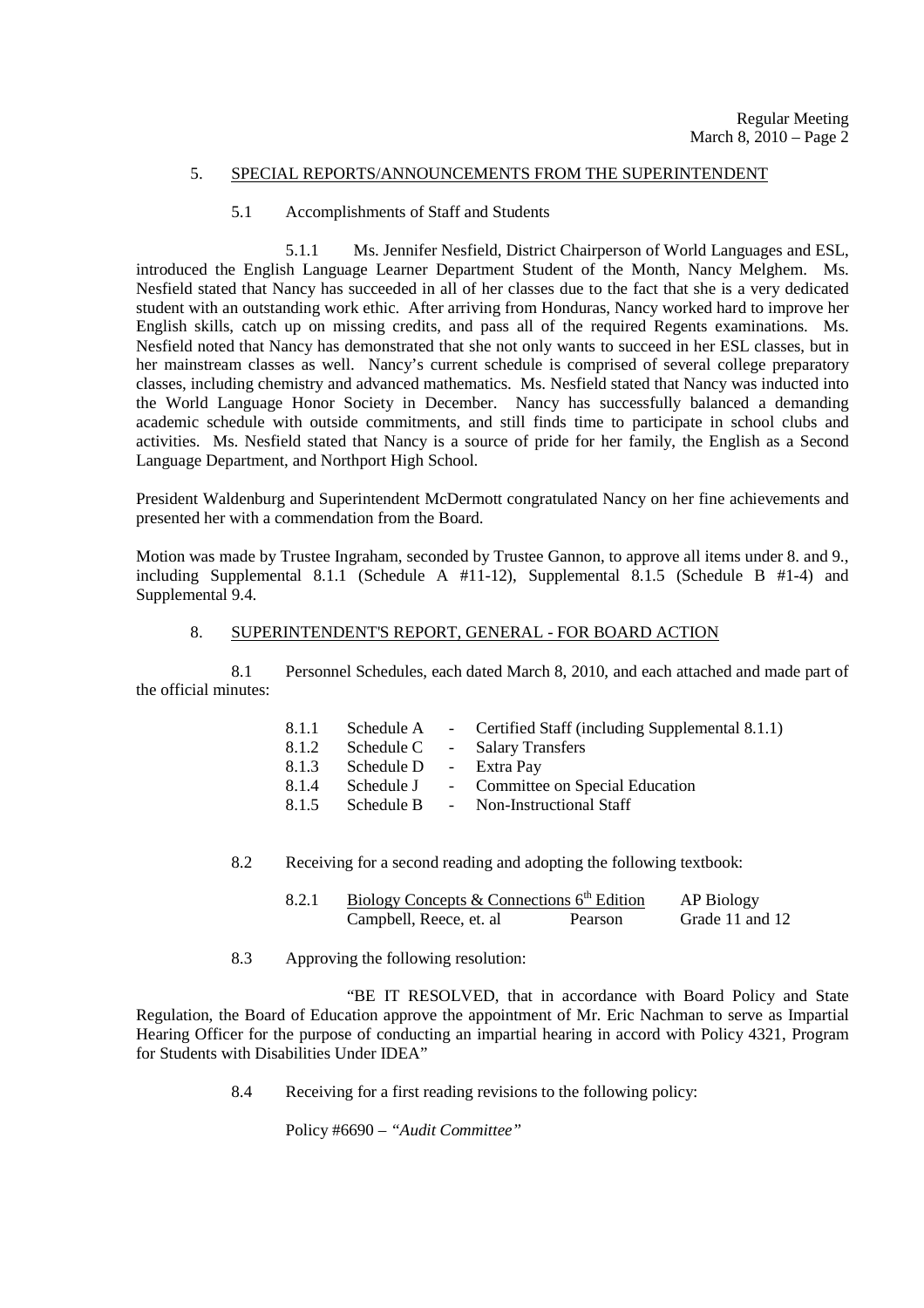8.5 Receiving for a first reading revisions to the following policy:

Policy #2250 – *"Board Committees"* (new numbering system – old number 8130)

### 9. SUPERINTENDENT'S REPORT, FINANCIAL - FOR BOARD ACTION

9.1 Taking specified action on the following BIDS:

# EDUCATIONAL

- 9.1.1 Award Medical Supplies and Equipment<br>9.1.2 Award Athletic Supplies and Equipment
- 9.1.2 Award Athletic Supplies and Equipment<br>9.1.3 Award Science Supplies and Equipment
- 9.1.3 Award Science Supplies and Equipment
- 9.2 Approving the following donation to the District:
- 9.2.1 \$100.00 from the Ronde Family to the Deborah A. Shavalier Memorial Scholarship Fund

 9.3 Authorizing the Board President to sign a contract with the following district to provide Health Services for Northport-East Northport students attending school in that district during the 2009-2010 school year:

 9.3.1 West Islip Public Schools, six (6) students attending St. John the Baptist High School @ \$635.25, totaling \$3,811.50

 9.4 Approving an engagement letter from Cullen & Danowski, LLP for the review of the capital projects fund and the reconciliation of that fund to the Assetmaxx inventory system.

Vote on Trustee Ingraham's motion to approve all items under 8. and 9., including Supplemental 8.1.1 (Schedule A #11-12), Supplemental 8.1.5 (Schedule B #1-4) and Supplemental 9.4 was unanimously carried.

### 10. SUPERINTENDENT'S REPORT - FOR INFORMATION ONLY

- 10.1 Student Activity Account Reports for November and December 2009, and January 2010
	- 10.1.1 Northport High School
	- 10.1.2 East Northport Middle School
	- 10.1.3 Northport Middle School
- 10.2 Schedule H Use of Facilities
- 10.3 Schedule I Home Instruction
- 10.4 Investment Report for the period November 2009
- 10.5 Monthly Revenue and Budget Status Report as of November 2009

## 11. UNFINISHED BUSINESS

 11.1 Motion was made by Trustee Sato, seconded by Trustee Wills, to approve the following resolution: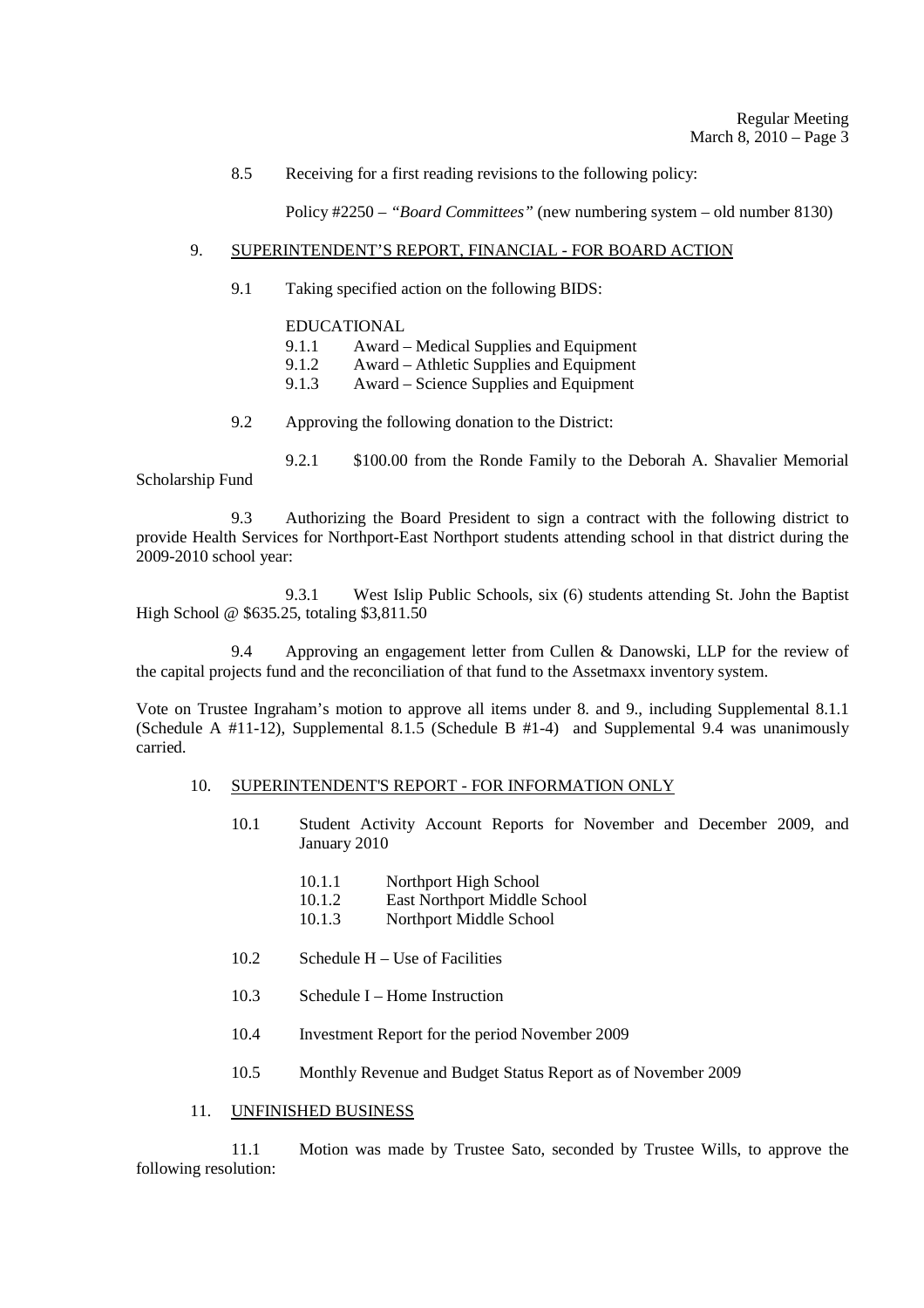"BE IT RESOLVED, that the Board of Education hereby approves an increase in the appropriation in A1980.4000.00.7000 of the budget by \$278,850.00 with the understanding that this increase in appropriations is the result of the unanticipated expense associated with the establishment of the MTA tax $\overline{N}$ 

There was a brief discussion by the Board regarding the options of increasing the 2009-2010 budget or budgetary transfer to the appropriation code. Assistant Superintendent Kathleen Molander stated that there is a line in the Governor's executive proposal to reimburse school districts for the MTA tax. Trustee Ingraham inquired if Dr. McDermott has spoken to any local legislators regarding which option is the wiser choice. Dr. McDermott stated that she had not heard from the legislators on this particular issue and noted that the budget increase is the preferred option. Vice President Dragone stated that it is the recommendation of the District's attorneys and Assistant Superintendent Molander to increase the 2009- 2010 budget.

Vote on Trustee Sato's motion was as follows:

- YES: Mrs. Dragone, Mr. Gannon, Mr. Madden, Mrs. McNaughton, Dr. Sato, Mr. Waldenburg, Mrs. Wills
- NO: Mr. Ingraham

Motion passed.

12. NEW BUSINESS

## 5. SPECIAL REPORTS/ANNOUNCEMENTS FROM SUPERINTENDENT

5.2 Superintendent's proposed budget for 2010-2011

Dr. Marylou McDermott, Superintendent of Schools, presented the proposed general fund budget which was developed in compliance with the Board's direction at its February 8, 2010 meeting. Dr. McDermott stated that the Board's directive was to prepare a budget with a tax rate increase of no greater than 2%. Dr. McDermott noted that in order to accomplish this directive, 7.4 million dollars needed to be cut from the rollover budget presented on January 25, 2010. The proposed 2010-2011 budget of \$146,977,339 reflected a budget to budget increase of 0.484% and a 1.94% tax increase.

Dr. McDermott stated that the budget process began with an anticipated loss of State Aid of \$1,200,000. Dr. McDermott also noted that it was a very laborious process and a districtwide effort with the philosophical approach to be as equitable as possible in terms of cuts across the board and not targeting one level, department or program to have the least impact on children and programs.

Dr. McDermott reviewed the unfunded State and Federal mandates and districtwide ongoing economies and efficiencies. Dr. McDermott also delineated the proposed districtwide reductions for 2010-2011 for a total reduction of \$7,383,224.

There was a brief discussion by the Board regarding the proposed budget cuts, technology enhancements, clarification of the interfund transfer, and replacement of retiring teachers.

Assistant Superintendent Kathleen Molander stated that she anticipates getting the proposed budget book to the printer by Wednesday with a target of having it available for download from the District's website on Friday.

Motion was made by Trustee Ingraham, seconded by Trustee Gannon, to accept the Superintendent's proposed 2010-2011 budget.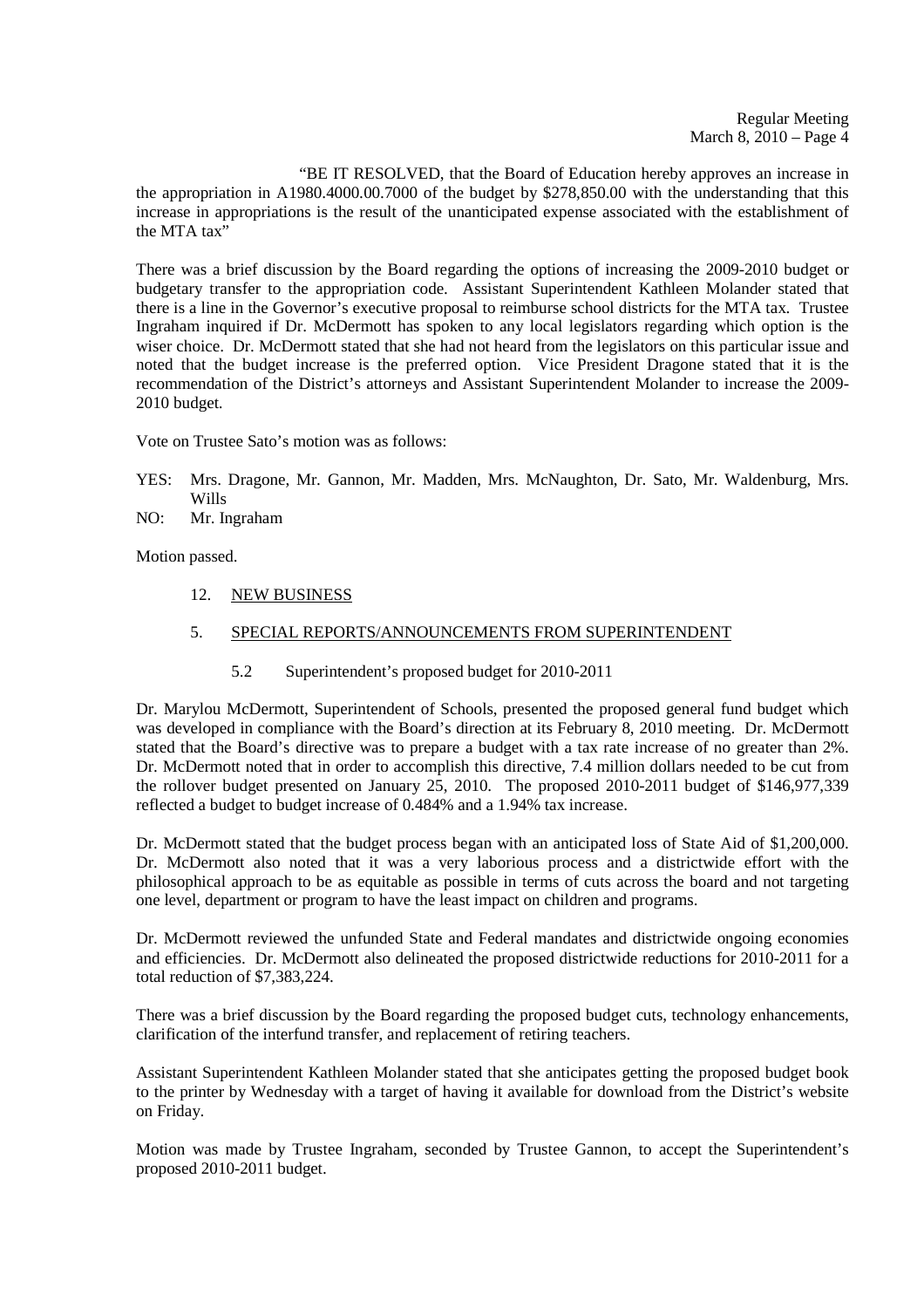Unanimously carried.

 5.3 For Information: Upcoming Board of Education meetings scheduled for March  $15<sup>th</sup>$ , March  $22<sup>nd</sup>$ , and April  $14<sup>th</sup>$ .

## 6. COMMUNICATIONS

- 6.1 The following communications were received regarding the budget:
	- 6.1.1 Email from Mr. Armand D'Accordo, UTN-EN, received March 1, 2010

Mr. D'Accordo addressed the board and stated that there are a number of things that can be examined to produce long term savings such as evaluate health insurance options and the Board should find ways of saving without cutting teachers, equipment and use more strategic planning.

President Waldenburg stated that the administration has been working continually on finding better rates and are always in the process of reevaluating the healthcare options and plans.

 6.1.2 Email from Ms. Sheila Whitlow, received March 1, 2010. Ms. Whitlow was not present at the meeting.

#### 7. PUBLIC PARTICIPATION

#### **Comment**

Christine Lentz Asked if it was the 2010 or 2011 special education summer program and Parent summer music program would be affected.

Dr. McDermott stated that it was the 2010 programs. Mr. John Lynch, Assistant Superintendent for Pupil Services, stated that the program referenced is the elementary reading and writing program for K-5, not the special education extended school year program which is a mandated program by special education laws and regulations.

| Steve Brown<br>Resident | Stated the he has a local business and noted that Albany County operates<br>on a \$19.7 million budget and managed to cut the budget with no tax levy<br>increase. Mr. Brown stated he would like to see a 2.7% reduction in<br>spending. |
|-------------------------|-------------------------------------------------------------------------------------------------------------------------------------------------------------------------------------------------------------------------------------------|
| Armand D'Accordo        | Stated that the Audit Committee has not been established and that the                                                                                                                                                                     |
| UTN-EN                  | District is not in compliance law and the five point plan.                                                                                                                                                                                |

President Waldenburg stated that the Board has not completed that entire process and it will be resolved quickly.

Antoinette Blanck Stated that the teachers are the backbone of the district and are dedicated UTN President to the children and committed to the community. Ms. Blanck stated that in these dire economic times the union is doing everything they can to move forward and be a part of the budget process. Ms. Blanck asked that the Board relocate the next board meeting in order to accommodate everyone.

President Waldenburg stated that they will change the venue to the high school and make certain that no one is standing in the future.